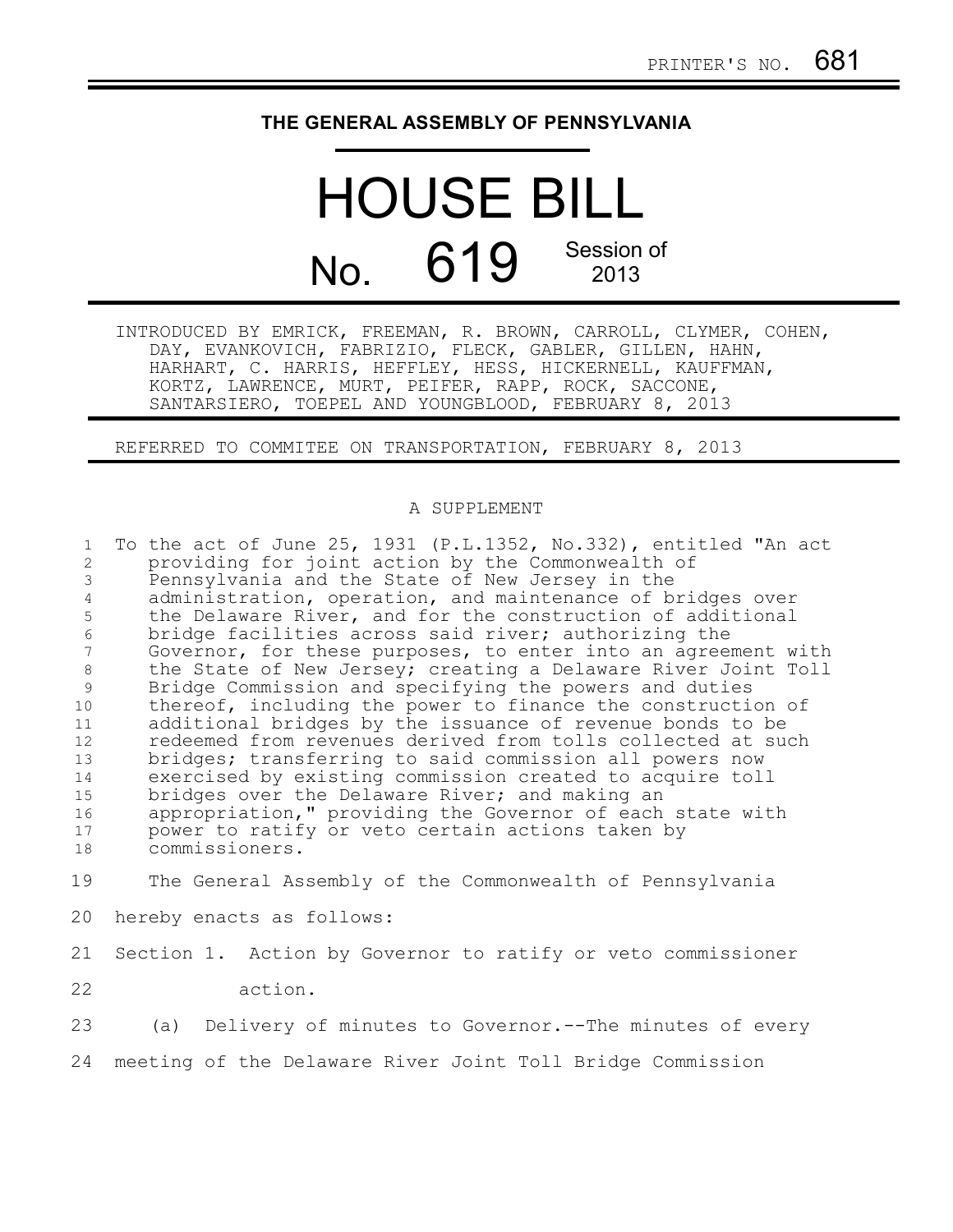shall, as soon as possible after the meeting, be delivered by, and under the certification of the secretary of the commission, to the Governor. 1 2 3

(b) Ratification or veto.--No action taken by a Pennsylvania commissioner at the meeting shall have force or effect for a period of ten days, except Saturdays, Sundays and Commonwealth public holidays, after the minutes have been delivered to the Governor under this subsection, unless the Governor approves the minutes, or any part thereof, in writing, by reciting the action approved, within the ten-day period. This veto power shall not be construed to affect the covenants contained in the bonds of the commission. 4 5 6 7 8 9 10 11 12

(c) Governor to return minutes.-- 13

(1) The Governor shall return the minutes to the Delaware River Joint Toll Bridge Commission, not later than the ten-day period prescribed in subsection (b), either with or without a veto of any action recited in the minutes to have been taken by a commissioner appointed from Pennsylvania. 14 15 16 17 18 19

(2) If the Governor does not return the minutes within the ten-day period, the action taken by the Pennsylvania commissioners shall have the force and effect as recited in the minutes, according to the wording thereof. If the Governor, within the ten-day period prescribed in subsection (b), returns the minutes of the Delaware River Joint Toll Bridge Commission with a veto against the action of that commissioner from Pennsylvania, the action of that commissioner shall be null and void and of no effect. (d) Public information.--The board shall designate an individual who shall be responsible for responding to requests 20 21 22 23 24 25 26 27 28 29 30

```
20130HB0619PN0681 - 2 -
```